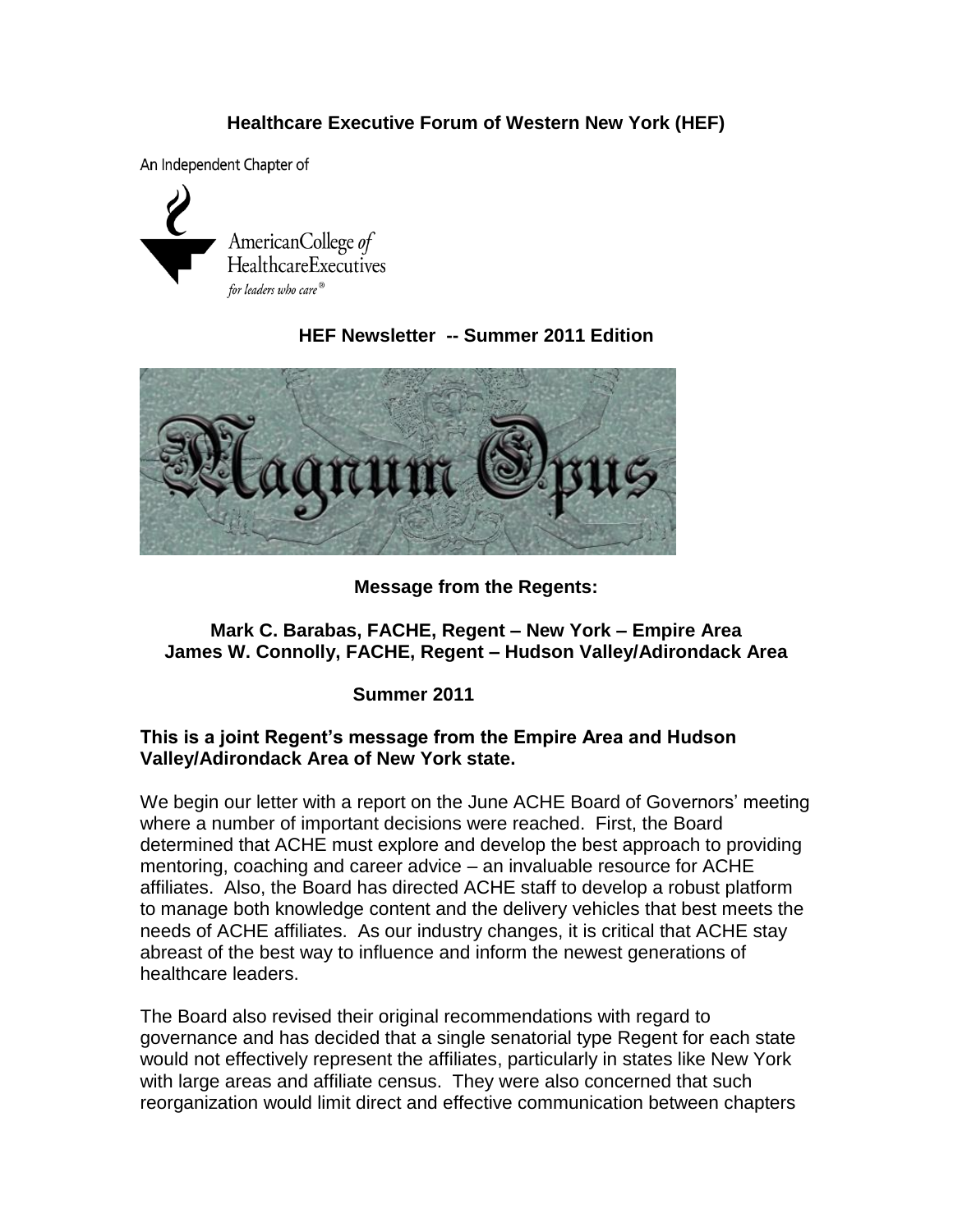and ACHE through the Regent. Most of the Regents in District 1 and especially in New York, actively advocated for a reconsideration of the original recommendations and we are pleased consideration was given to our views.

In other ACHE news, two "local" educational clusters are currently scheduled: in New York on August 8 – 11 and in Boston on April 23 – 26, 2012. We encourage everyone to take advantage of these regional opportunities for Category I credits.

We enjoyed a very successful luncheon at the HANYS annual meeting on June 24. Congratulations to the following individuals who received Regent's Service Awards:

Jeffrey J. Woeppel, FACHE, Vice President, Affiliate Network and System Integration, Bassett Healthcare

Mary Ann C. Witt, FACHE, Health Systems Specialist, VA Medical Center in Albany

Joseph D. McDonald, FACHE, President and CEO, Catholic Health, Buffalo, NY

Rochelle L. Krowinski, RN, FACHE, Chief Operating Officer, Roswell Park Cancer Center and outgoing Regent – New York – Empire Area

Once again, we urge all ACHE affiliates to actively support their respective local chapters. Please reach out to your Chapter President to see how you can get involved.

### **ACHE Recognizes Area Health Care Executives Tim Finan - President/CEO, Upper Allegheny Health System and Rochelle Krowinski, outgoing Regent – NYS Empire Region**

The [ACHE Recognition Program](http://www.mmsend53.com/ls.cfm?r=284884120&sid=9904253&m=1042792&u=ACHE&s=http://www.ache.org/abt_ache/awards/acherecognition.cfm) celebrates affiliates' commitment to the healthcare management profession. Recognition is acknowledged at three levels and is based on a range of specific volunteer activities.

- Writing an article for a local chapter publication
- Serving as a mentor in the Leadership Mentoring Network
- Participating as a speaker at a chapter education program
- Serving on an ACHE committee or task force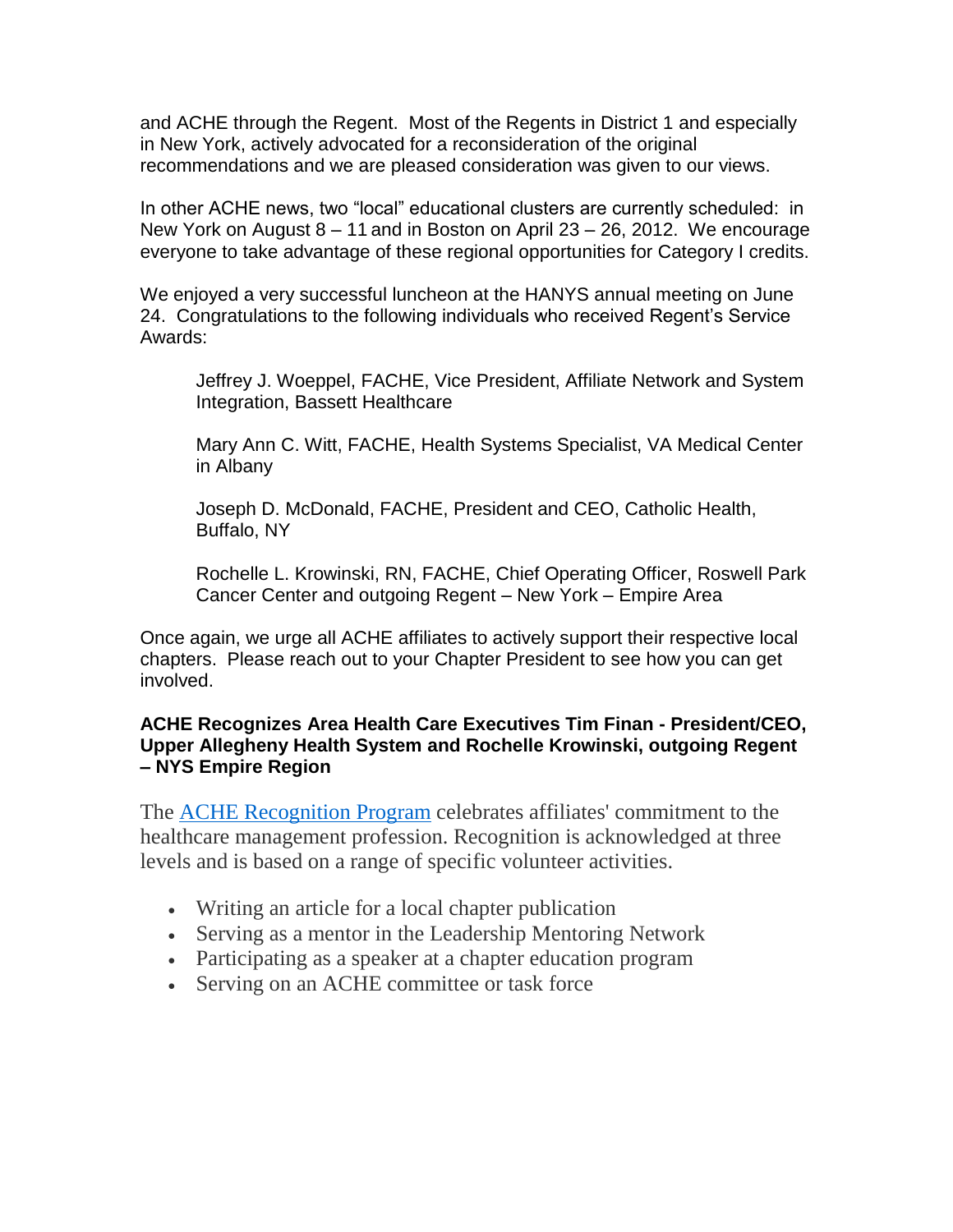

**My Thoughts as HEF Chapter President – Warren S. Marcus, PhD, MPH**

**"It is not the strongest of the species that survives, nor the most intelligent that survives. It is the one that is the most adaptable to change."**

[Charles Darwin quotes](http://thinkexist.com/quotes/charles_darwin/) ([English](http://thinkexist.com/nationality/english_authors/) [Naturalist](http://thinkexist.com/occupation/famous_naturalists/) [1809](http://thinkexist.com/birthday/february_12/)-[1882](http://thinkexist.com/birthday/april_19/))

I used this quote because I am certain it is a reflection of some of the things HEF has accomplished and it will achieve in the future. It is the active membership of our group who consistently work for the overall good of the order who make the difference and really do us proud. In this issue I want to focus specifically on HEF programing.

I first want to acknowledge **Bruce Boissonnault** who for 3 years in a row has organized the **HEF Spring Symposium**. This **ACHE category II programs** that consistently draws over 100 health and community leaders together to hear regional and national health care experts talk about current issues that are of concern. This year the focus was on the conundrum of hospital re-admission rates.

Our immediate past Program Chair **Jonathan Bandel** in conjunction with the HEF Program Committee completely **organized the 2011 program late in 2010** and the results speak for themselves. To date in 2011 we have had:

- two ACHE category II programs
- one category I program (NOT counting the one scheduled for August 17 in Chautauqua!).
- four networking programs with one in Albany coordinated with the annual HANYS meeting.
- A **community service project "Project Homeless"** in cooperation with **WNY Coalition for the Homeless** scheduled for **September 19** at the **Buffalo – Niagara Convention Center** – see below and attachment for specifics. This, under Jonathans' leadership, marks our second year of participation in this event.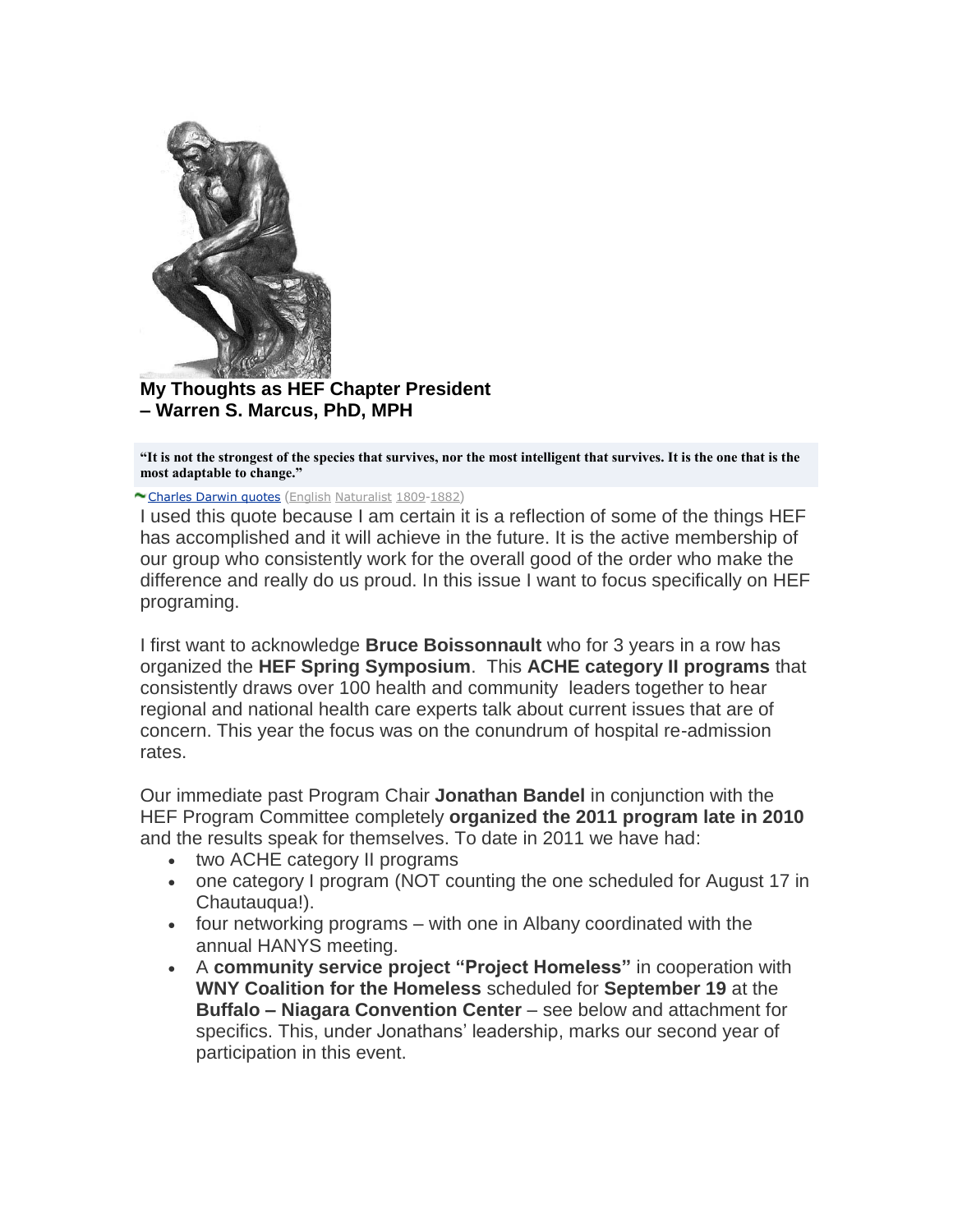**Jonathan Bandel** has been **appointed** to the **ACHE Journal Editorial Committee** as Chair, but remains a very active HEF member. **Stepping up** to the plate to assume the Program Chair position **is Richard "Rich" Cleland** who will be the new mighty Casey at the bat. **Rich,** along with **Mike Osborne,** are **leading the drive** to organize the **HEF 2011 Fall Symposium** on **Accountable Care Organizations.**

**Stay tuned for further details.**

Our **Regent, Mark Barabas**, **launched a Young Careerist Journal Club—**a mix of HEF senior management and new health care managers and those in transition engaged in a coaching experience based on relevant professional literature. This initiative also creates more opportunities to engage with health care management programs and there students in the Western New York Region.

**Betsy Wright** took the concept of the ACHE category I program in a box approach and with **Regent Barabas** and **myself** has **adapted it to a regional program scheduled for August 17th** at Chautauqua Institute, coinciding with the VHA-Metro Board metting. It has **been approved for 1.5 category I credits**  with a **registration fee of ONLY twenty dollars which includes a continental breakfast and the gate pass fee that allows attendees to spend the** 

**afternoon at Chautauqua.** See Attached program flyer and registration material for further details.

**Betsy didn't stop there**. Not by a long shot. **Betsy, Mark and yours truly,** in liaison with **MaryAnn Brown, FACHE Regent for New York - Metropolitan New York, have designed** a six hour category I program scheduled for November 2 in cooperation with *VHA Empire - Metro* to take place in Skaneateles, New York for a fraction of the traditional cost of most such programs.

### **Stay tuned for further details.**

We have come a long way as a team but you, the membership of HEF, are the essential element that makes this magic work. We need you to get involved: attending these events, helping make them happen and most importantly, giving us your creative thinking so that we can continue to better serve you, the ACHE member—you are the **REASON HEF exists.**

### **HEF Community Activities**

HEF will be participating in the **Annual Project Homeless Connect Buffalo.** Project Homeless Connect as its ACHE community service project. The "under one roof" offerings for consumers and the "mobile hospitality" of volunteers who act as escorts and conductors for their homeless neighbors help lower their barriers and achieve results.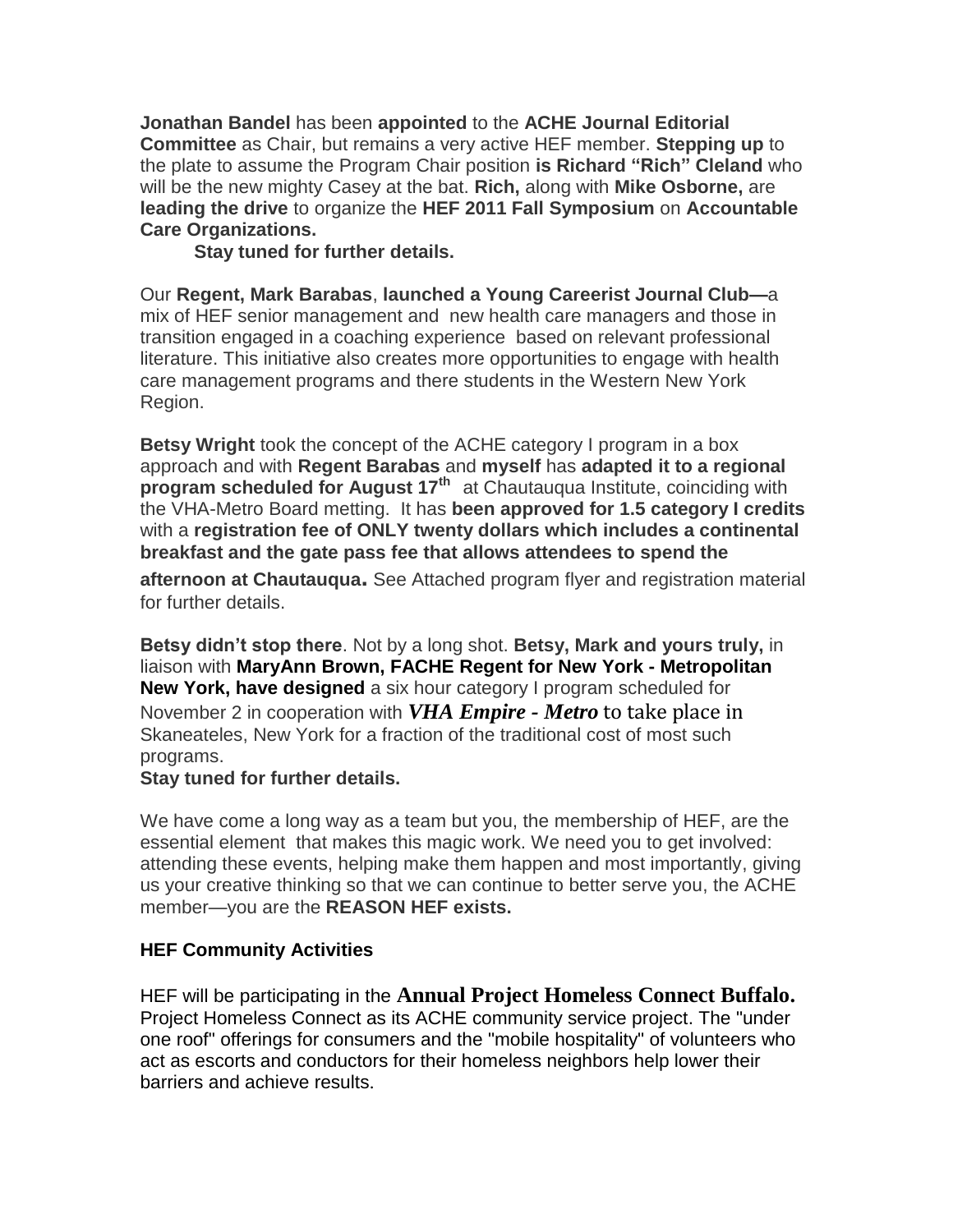Over the past 2 years Project Homeless Connect Buffalo served **more than 700 homeless and at risk clients.**

Volunteers are needed. Please click on and review the [attached form](http://www.mmsend88.com/link.cfm?r=160371045&sid=14782758&m=1473970&u=ACHE_chapt&j=6533223&s=http://images.magnetmail.net/images/clients/ACHE_chapt/attach/VolunteerRegistrationForm2011.doc) for details.

## **ACHE Re-Organization Announcements**



## **ACHE Division Name Changes**

ACHE's Division of Education is now known as the **Division of Professional Development**, and the Division of Membership is now known as the **Division of Member Services**.

The new names reflect recent structural changes at ACHE that brought the Healthcare Executive Career Resource Center from the Division of Research into the Division of Education and the research arm of ACHE's Division of Research into the Division of Membership.

The structure changes are designed to enhance service to ACHE affiliates. Navigation to resources on ACHE's website remains unchanged.

# **Early Careerist Advancement Information Session Recording and Slides Available on ache.org/ECN**

A recent Early Careerist–focused Advancement Information Session webinar featuring three ACHE Early Careerist Fellows who shared their experiences attaining Fellow status and study tips for the Board of Governors Examination can now be accessed on **ache.org/ECN**. The complimentary session also includes an in-depth overview of the core criteria and requirements needed to advance, along with participant Q&A.

## **[Canadian Program](http://www.mmsend53.com/link.cfm?r=284884120&sid=14821370&m=1476007&u=ACHE&j=6585184&s=http://www.ache.org/seminars/special/index.cfm?meet=CAN2011&utm_source=real%20magnet&utm_medium=email&utm_term=wsmarcus@roadrunner.com&utm_content=Education%20eNews%20-%207/28/11&utm_campaign=ACHE%20Education%20eNews%20-%207/28/11)**

### **September 26–27, 2011 Toronto**

Join your peers in Canada for the popular seminar, ["Coach, Challenge, Lead:](http://www.mmsend53.com/link.cfm?r=284884120&sid=14821371&m=1476007&u=ACHE&j=6585184&s=http://www.ache.org/seminars/special/index.cfm?meet=CAN2011&nav=1&subnav=4&utm_source=real%20magnet&utm_medium=email&utm_term=wsmarcus@roadrunner.com&utm_content=Education%20eNews%20-%207/28/11&utm_campaign=ACHE%20Education%20eNews%20-%207/28/11)  [Developing an Indispensable Management Team.](http://www.mmsend53.com/link.cfm?r=284884120&sid=14821371&m=1476007&u=ACHE&j=6585184&s=http://www.ache.org/seminars/special/index.cfm?meet=CAN2011&nav=1&subnav=4&utm_source=real%20magnet&utm_medium=email&utm_term=wsmarcus@roadrunner.com&utm_content=Education%20eNews%20-%207/28/11&utm_campaign=ACHE%20Education%20eNews%20-%207/28/11)" In this interactive seminar, you will learn new ways of thinking and behaving that will help you and your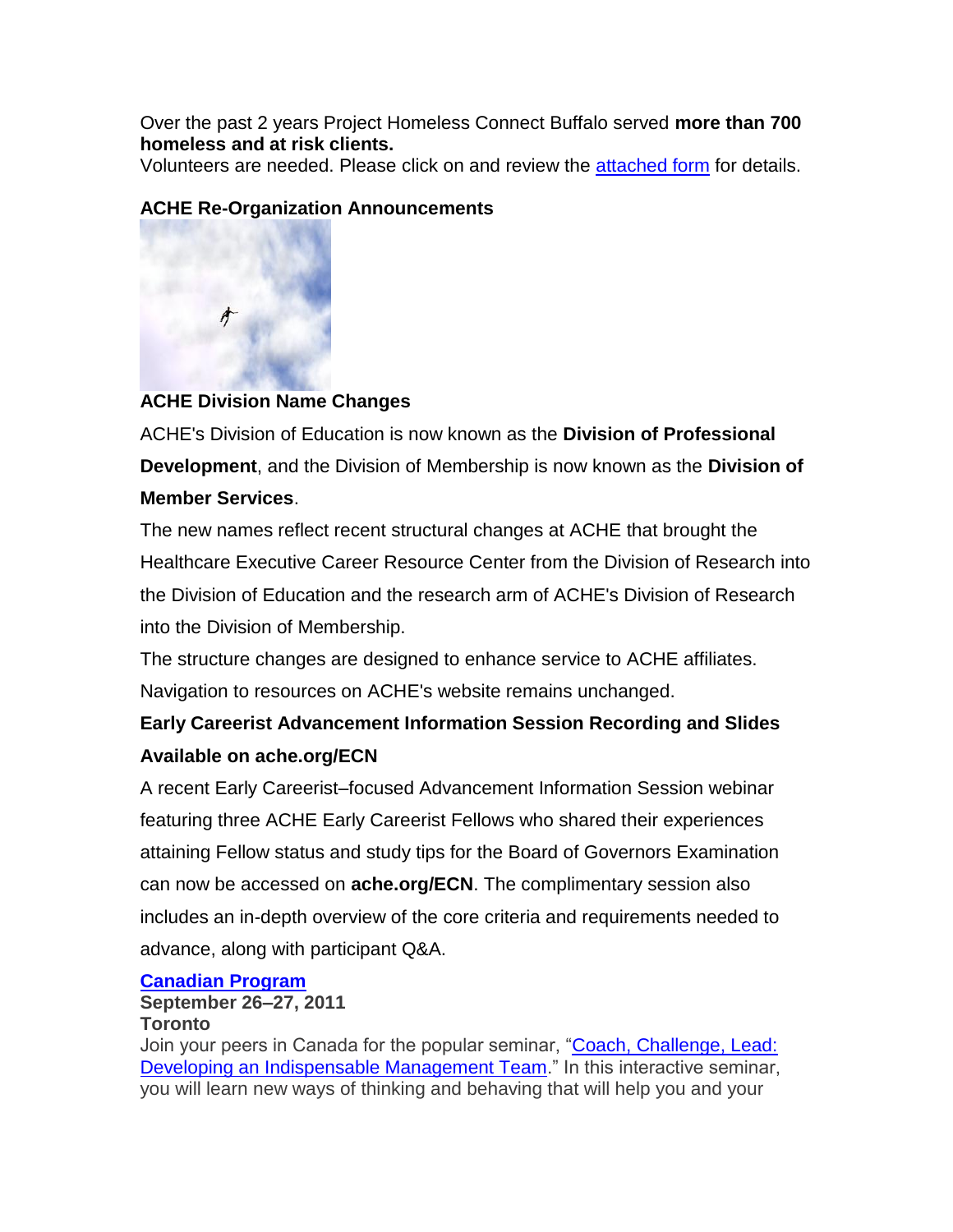organization thrive in a dynamic environment. You will gain:

• 10 critical role shifts for healthcare managers and how to develop these new behaviors and competencies in your organization's leaders

• Critical skills to enhance your effectiveness as a coach/mentor and proven strategies for eliminating barriers to peak performance

[Register now or learn more](http://www.mmsend53.com/link.cfm?r=284884120&sid=14821372&m=1476007&u=ACHE&j=6585184&s=http://www.ache.org/seminars/special/index.cfm?meet=CAN2011&nav=1&subnav=4&utm_source=real%20magnet&utm_medium=email&utm_term=wsmarcus@roadrunner.com&utm_content=Education%20eNews%20-%207/28/11&utm_campaign=ACHE%20Education%20eNews%20-%207/28/11)

### **October 6-7, 2011** –

The Health Care Management Association of Central New York and the Twin Tier Healthcare Executive Association are anticipating another 1 ½ day regional and educational conference at the Turning Stone Resort which will offer Category I credits, as well as opportunities for valuable networking.

## **ACHE Membership Advancement Items of Note**

### **Gain Insight Into the Board of Governors Exam**

Passing the Board of Governors Examination in Healthcare Management is a mandatory step in becoming board-certified in healthcare management as an ACHE Fellow (FACHE)—but it doesn't have to be overwhelming.

ACHE offers the BOG Exam Review Course, **October 24–26, 2011, in Atlanta.** This face-to-face learning environment allows you to:

- Review Exam content and structure
- Gain insight into the core knowledge areas of the Exam
- Review proven test-taking strategies
- Identify learning gaps [Learn more and register today.](http://www.mmsend53.com/link.cfm?r=284884120&sid=14704346&m=1463792&u=ACHE&j=6437087&s=http://www.ache.org/seminars/special/index.cfm?meet=BOGER11B&nav=1&subnav=4&utm_source=real%20magnet&utm_medium=email&utm_term=wsmarcus@roadrunner.com&utm_content=ACHe-news%20-%207/21/11&utm_campaign=ACHe-news%20-%20July%2021,%202011)

## **Earn Credits Toward the FACHE Credential**

The ACHE Self-Study Program offers more than 30 courses you can complete at your convenience in your home or at your office. Earn 6 hours of Category I credit for each course you complete! Check out the new courses on leadership essentials.

**For each course you complete by Dec. 31, 2011, you will obtain 6 hours of Category I credit to apply toward earning or recertifying your FACHE credential.** After December 31, 2011, you will receive 6 hours of Category II credit for each course.

For more information on these or other Self-Study courses from Health Administration Press, please visit [ache.org/selfstudy.](http://www.mmsend53.com/link.cfm?r=284884120&sid=14704350&m=1463792&u=ACHE&j=6437087&s=http://www.ache.org/PUBS/redesign/SELFSTUDy.cfm?utm_source=real%20magnet&utm_medium=email&utm_term=wsmarcus@roadrunner.com&utm_content=ACHe-news%20-%207/21/11&utm_campaign=ACHe-news%20-%20July%2021,%202011)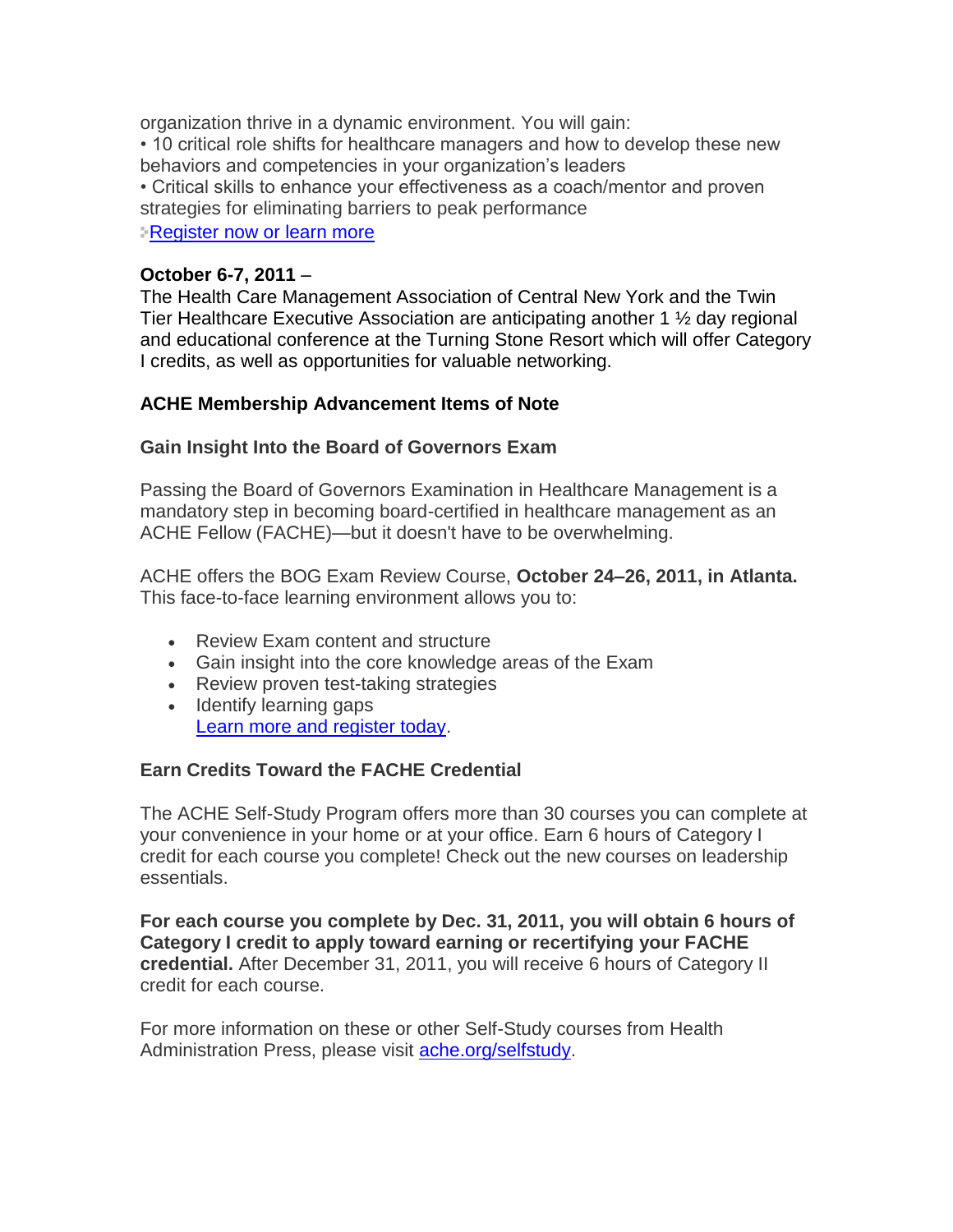## **Are You Due to Recertify in 2011?**

Recommit to lifelong learning! Visit **[my.ache.org](http://www.mmsend53.com/link.cfm?r=284884120&sid=14243438&m=1415233&u=ACHE&j=5855753&s=http://www.ache.org/newclub/myache/myache_launch.cfm?utm_source=real%20magnet&utm_medium=email&utm_term=wsmarcus@roadrunner.com&utm_content=ACHe-news%20-%206/23/11&utm_campaign=ACHe-news%20-%20June%2023,%202011)** to learn if you are due to recertify your FACHE credential in 2011. **My.ache.org** will provide you with:

- A list of the Category I (ACHE education) credits you have obtained and a place to indicate the Category II credits you have obtained
- A list of all requirements for recertification
- A link to your personalized online recertification application

Visit **[my.ache.org](http://www.mmsend53.com/link.cfm?r=284884120&sid=14243439&m=1415233&u=ACHE&j=5855753&s=http://www.ache.org/newclub/myache/myache_launch.cfm?utm_source=real%20magnet&utm_medium=email&utm_term=wsmarcus@roadrunner.com&utm_content=ACHe-news%20-%206/23/11&utm_campaign=ACHe-news%20-%20June%2023,%202011)** now to check your recertification status. For more information on recertification, contact the ACHE Customer Service Center at (312) 424-9400.

### **Earn Rewards: Pass ACHE Membership Forward**

Support your colleagues' career development and help advance excellence in healthcare delivery by encouraging colleagues to join ACHE. It only takes a minute to spread the word about ACHE through our [Tell a Colleague e-mail form.](http://www.mmsend53.com/link.cfm?r=284884120&sid=13817844&m=1376282&u=ACHE&s=https://www.ache.org/mbership/tell.cfm?utm_source=real%20magnet&utm_medium=email&utm_term=wsmarcus@roadrunner.com&utm_content=ACHe-news%20-%205/26/11&utm_campaign=ACHe-news%20-%20May%2026,%202011) When you refer a colleague to join, you earn rewards through the **Leader-to-**Leader [program.](http://www.mmsend53.com/link.cfm?r=284884120&sid=13817845&m=1376282&u=ACHE&s=http://www.ache.org/mbership/l2l/index.cfm?utm_source=real%20magnet&utm_medium=email&utm_term=wsmarcus@roadrunner.com&utm_content=ACHe-news%20-%205/26/11&utm_campaign=ACHe-news%20-%20May%2026,%202011)

Rewards include the chance to win a free Congress on Healthcare Leadership registration!

[Tell a colleague about ACHE membership today.](http://www.mmsend53.com/link.cfm?r=284884120&sid=13817846&m=1376282&u=ACHE&s=https://www.ache.org/mbership/tell.cfm?utm_source=real%20magnet&utm_medium=email&utm_term=wsmarcus@roadrunner.com&utm_content=ACHe-news%20-%205/26/11&utm_campaign=ACHe-news%20-%20May%2026,%202011)

### **Career Advancement and ACHE**

### **Update Your Affiliate Profile**

Have you changed jobs recently? Been promoted? Moved? In order for us to best serve your needs, please take a moment to log in to [my.ache.org](http://www.mmsend53.com/link.cfm?r=284884120&sid=14704351&m=1463792&u=ACHE&j=6437087&s=http://www.ache.org/newclub/myache/myache_launch.cfm?utm_source=real%20magnet&utm_medium=email&utm_term=wsmarcus@roadrunner.com&utm_content=ACHe-news%20-%207/21/11&utm_campaign=ACHe-news%20-%20July%2021,%202011) and make sure we have your most recent information.

## **Job Alerts Delivered Right to Your Inbox**

Exclusively for affiliates, [ACHE Job Alerts](http://www.mmsend53.com/link.cfm?r=284884120&sid=14462099&m=1438953&u=ACHE&j=6099758&s=http://www.ache.org/newclub/ache/jobs_v2/2006/job_alerts_options.cfm?utm_source=real%20magnet&utm_medium=email&utm_term=wsmarcus@roadrunner.com&utm_content=ACHe-news%20-%207/7/11&utm_campaign=ACHe-news%20-%20July%207,%202011) allow you to specify the position title,

organization type and region you're looking for in your job search.

You can also indicate the e-mail address and frequency with which you'd like to

receive e-mail alerts.

New positions are posted daily. **Sign up** for job alerts today.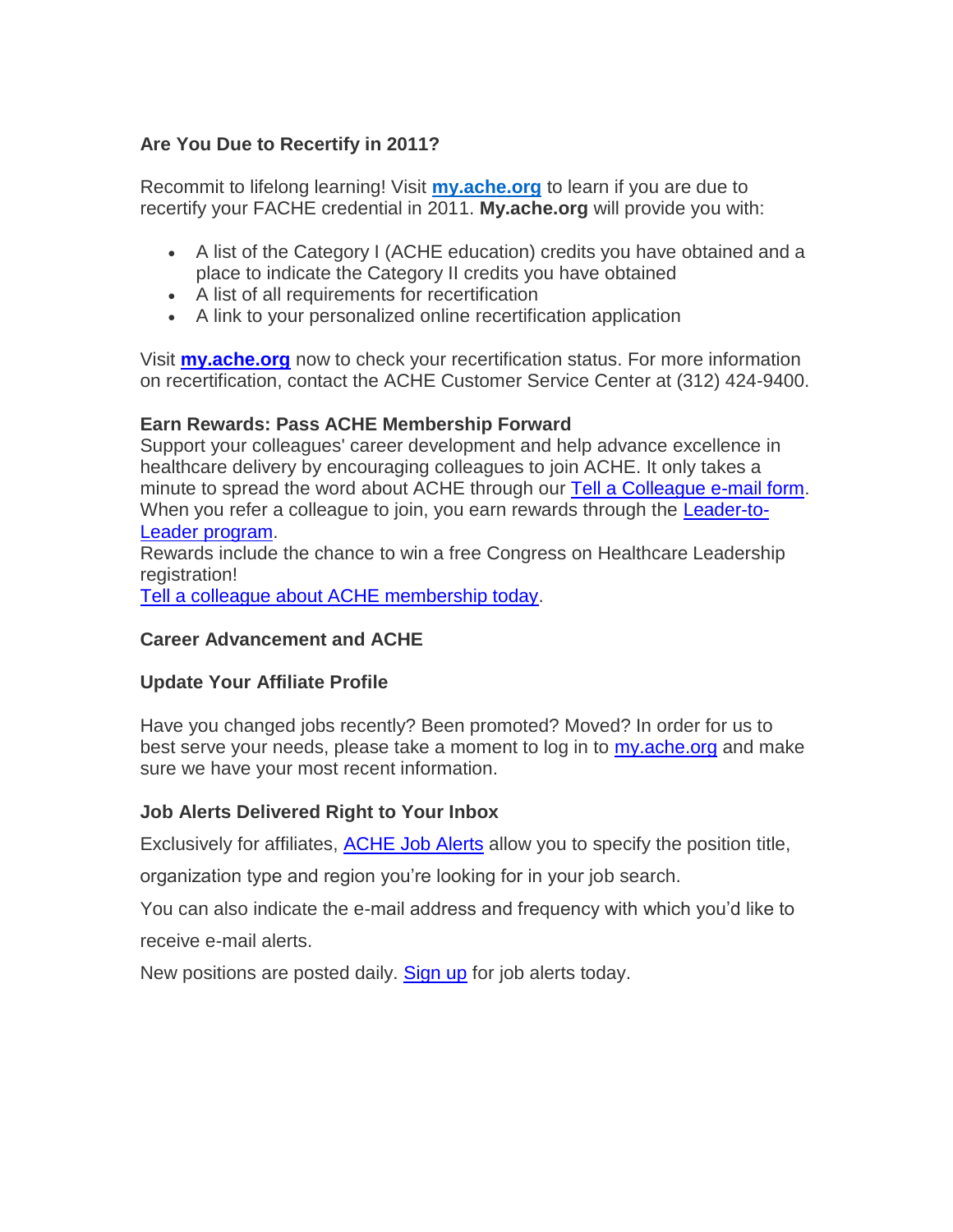**Hey There, Health Care Managers Hot Dogs -- Don't Be the Weakest Link**



"Wrong answer, Frank. You are the weakest link. Goodbye."

## **Tools for LinkedIn and Other Social Media Outlets**

At the 2011 Congress on Healthcare Leadership, March 21–24 in Chicago,

ACHE conducted half-hour social media tutorials in two areas.

**LinkedIn**: Learn how to create an effective LinkedIn profile and capitalize on new features.

**Top 5 Benefits of Social Media**: Make Facebook, Twitter, LinkedIn and other platforms work for you. Discover how to make meaningful connections, keep a pulse on your personal brand, find out what others are saying about your organization and more.

[Access the PowerPoint slides and handouts here,](http://www.mmsend53.com/link.cfm?r=284884120&sid=14243442&m=1415233&u=ACHE&j=5855753&s=http://www.ache.org/abt_ache/connect/socialnetwork.cfm?utm_source=real%20magnet&utm_medium=email&utm_term=wsmarcus@roadrunner.com&utm_content=ACHe-news%20-%206/23/11&utm_campaign=ACHe-news%20-%20June%2023,%202011) including tips on how to optimize your LinkedIn profile for the job search.

## **ACHE Program Activities**

## **Become Accountable for Care**

There has been a lot of media attention and controversy about the ACO model. There is one thing about which most healthcare leaders agree—hospitals and their medical staffs must learn to be accountable for the care they provide and the resources they use.

Don't miss ["ACOs and Medical Homes: Steps to Creating Value-Based](http://www.mmsend53.com/link.cfm?r=284884120&sid=14243440&m=1415233&u=ACHE&j=5855753&s=http://www.ache.org/seminars/ACOs_SanFran.cfm?utm_source=real%20magnet&utm_medium=email&utm_term=wsmarcus@roadrunner.com&utm_content=ACHe-news%20-%206/23/11&utm_campaign=ACHe-news%20-%20June%2023,%202011) [Healthcare,](http://www.mmsend53.com/link.cfm?r=284884120&sid=14243440&m=1415233&u=ACHE&j=5855753&s=http://www.ache.org/seminars/ACOs_SanFran.cfm?utm_source=real%20magnet&utm_medium=email&utm_term=wsmarcus@roadrunner.com&utm_content=ACHe-news%20-%206/23/11&utm_campaign=ACHe-news%20-%20June%2023,%202011)" a special seminar on Tuesday, Oct. 11, 2011, in conjunction with the San Francisco Cluster.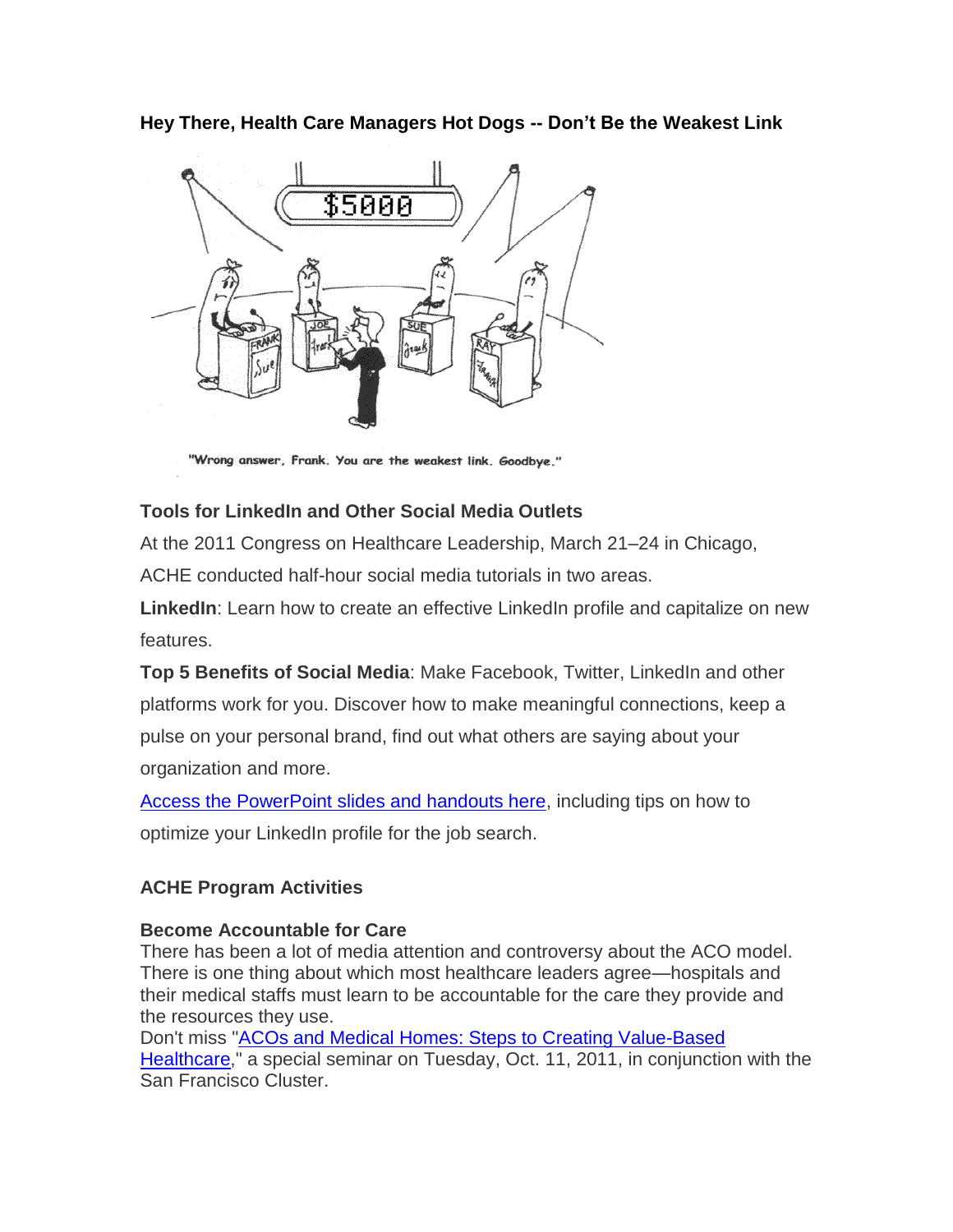Participants will:

- Determine the underpinnings and operational realities of ACOs, bundled payments and clinical integration to drive down costs and increase value
- Discover the administrative activities necessary to be accountable for patient outcomes
- Analyze the lessons of industry experts as they share their journey toward value-based care [Learn more or register today!](http://www.mmsend53.com/link.cfm?r=284884120&sid=14243441&m=1415233&u=ACHE&j=5855753&s=http://www.ache.org/seminars/ACOs_SanFran.cfm?utm_source=real%20magnet&utm_medium=email&utm_term=wsmarcus@roadrunner.com&utm_content=ACHe-news%20-%206/23/11&utm_campaign=ACHe-news%20-%20June%2023,%202011) This program is funded in part by ACHE's Fund for Innovation in Healthcare Leadership.

### **[Leadership Development Program](http://www.mmsend53.com/link.cfm?r=284884120&sid=14821343&m=1476007&u=ACHE&j=6585184&s=http://www.ache.org/seminars/special/index.cfm?meet=LDP2011&nav=1&subnav=4&utm_source=real%20magnet&utm_medium=email&utm_term=wsmarcus@roadrunner.com&utm_content=Education%20eNews%20-%207/28/11&utm_campaign=ACHE%20Education%20eNews%20-%207/28/11)**

## **November 7–9, 2011 Chicago**

Your ability to lead has never been more critical than it is today. Facing fastpaced and disruptive changes in healthcare, organizations require leaders with vision, talent and the skills necessary to influence others in realizing that vision.

ACHE's Leadership Development Program combines skill assessments, personalized feedback, confidential, individual coaching sessions, group exercises and lectures to enhance your leadership capacity to drive organizational success. You will emerge equipped with valuable and enlightening information about your personal leadership style, communication and decisionmaking skills, and the impact that you have on others. [Register now or learn more](http://www.mmsend53.com/link.cfm?r=284884120&sid=14821344&m=1476007&u=ACHE&j=6585184&s=http://www.ache.org/seminars/special/index.cfm?meet=LDP2011&nav=1&subnav=4&utm_source=real%20magnet&utm_medium=email&utm_term=wsmarcus@roadrunner.com&utm_content=Education%20eNews%20-%207/28/11&utm_campaign=ACHE%20Education%20eNews%20-%207/28/11)

### **2011 Chapter Management Webinar Series**

The schedule for the 2011 Chapter Management Webinar Series is now set. Below are the dates and topics:

| July 20     | <b>Engage Senior Healthcare Executives</b> |
|-------------|--------------------------------------------|
| October 19  | <b>Presidents-Elect</b>                    |
| November 16 | End-of-Year Reporting                      |
| December 14 | <b>Chapters 101—New Board Orientation</b>  |

[Registration](http://newsmanager.commpartners.com/linktrack.php?url=http%3A%2F%2Fwww.ache.org%2Fchapters%2FERegistration%2Fchapter_audio.cfm) is now open for all of these webinars.

### **Take Advantage of 2011 Pricing for 2012 Clusters**

Register for 2012 clusters by Nov. 1 to take advantage of 2011 pricing. Our upcoming 2012 clusters include: [Key West Cluster,](http://www.mmsend53.com/link.cfm?r=284884120&sid=14704347&m=1463792&u=ACHE&j=6437087&s=http://www.ache.org/seminars/cluster.cfm?MEET=KEYW2012&utm_source=real%20magnet&utm_medium=email&utm_term=wsmarcus@roadrunner.com&utm_content=ACHe-news%20-%207/21/11&utm_campaign=ACHe-news%20-%20July%2021,%202011) January 23–26, 2012 [Beaver Creek Cluster,](http://www.mmsend53.com/link.cfm?r=284884120&sid=14704348&m=1463792&u=ACHE&j=6437087&s=http://www.ache.org/seminars/cluster.cfm?MEET=CREEK2012&utm_source=real%20magnet&utm_medium=email&utm_term=wsmarcus@roadrunner.com&utm_content=ACHe-news%20-%207/21/11&utm_campaign=ACHe-news%20-%20July%2021,%202011) February 6–9, 2012 [Las Vegas Cluster](http://www.mmsend53.com/link.cfm?r=284884120&sid=14704349&m=1463792&u=ACHE&j=6437087&s=http://www.ache.org/seminars/cluster.cfm?MEET=VEGAS2012&utm_source=real%20magnet&utm_medium=email&utm_term=wsmarcus@roadrunner.com&utm_content=ACHe-news%20-%207/21/11&utm_campaign=ACHe-news%20-%20July%2021,%202011) , February 13–16, 2012 Pricing for 2012 programs is subject to increase after Nov. 1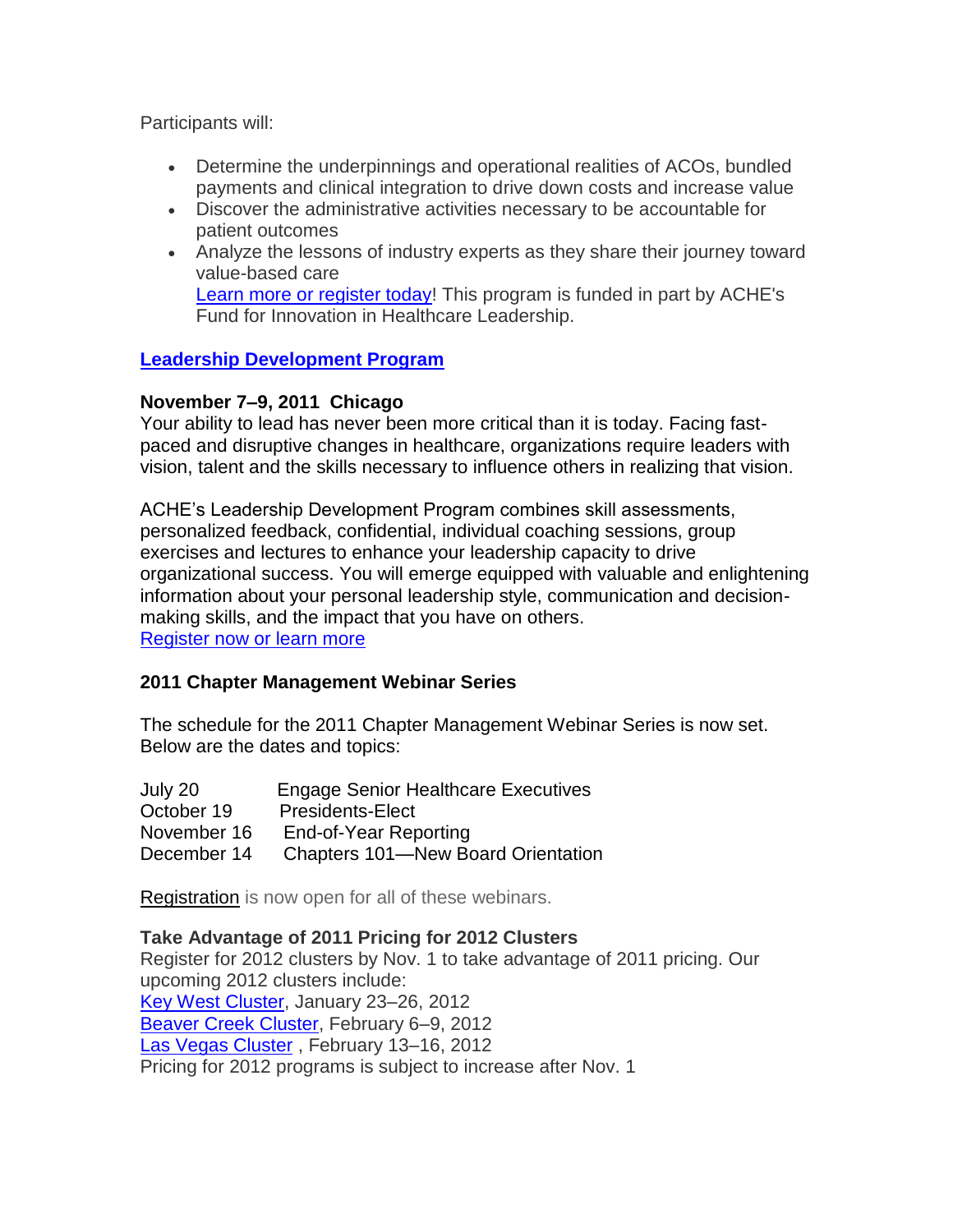

**Interesting Reading**

### **7 Strategies for Success in Governing an ACO**

Successful accountable care organizations (ACOs) use the strengths of their various participants to their advantage. Hospitals, for instance, have greater access to capital and other financial resources than physicians. ACO leaders also must create a patient-centered strategic plan with clear goals and benchmarks; make sure that capital and resources are allocated in accordance with these goals, taking patients' best interests and the need to offer high-quality care and service into account; and develop a process for identifying, nurturing and training future leaders. Finally, board members should be focused on governance; legal and organizational structures must be created to proceed with an integrated ACO model, with executive, finance, IT, quality assurance, governance and audit/compliance committees; and technology -- EHRs, CPOE and e-prescribing, for instance -- should be used to provide high-quality, patientcentered care.

From [7 Strategies for Success in Governing an ACO](http://www.mmsend53.com/link.cfm?r=284884120&sid=13812536&m=1376282&u=ACHE&s=http://www.hfma.org/Templates/InteriorMaster.aspx?id=26399) *Healthcare Financial Management (05/11) DeMuro, Paul R.*

### **Automation Can Help Hospitals Process Claims**

With claims being scrutinized more closely by recovery audit contractors, hospitals must adopt accurate business process automation that creates efficiencies and does not merely transfer data. Experts suggest that true automation will reduce labor costs, increase quality and speed up workflow processes through scalability, much like cloud-based automation services. These software-as-a-service systems require little staff training and support because they are hosted and managed offsite, and they can lead to reductions in expenses related to training, support, maintenance and implementation by up to 70 percent. Moreover, the systems can improve response times for commercialand compliance-based changes, like ICD-10. Experts also point out that processing variance can be reduced by up to 30 percent, which makes it easier to manage complex claims and reduce workloads for staff. Metadata also is produced, which hospitals can use to identify improvement opportunities and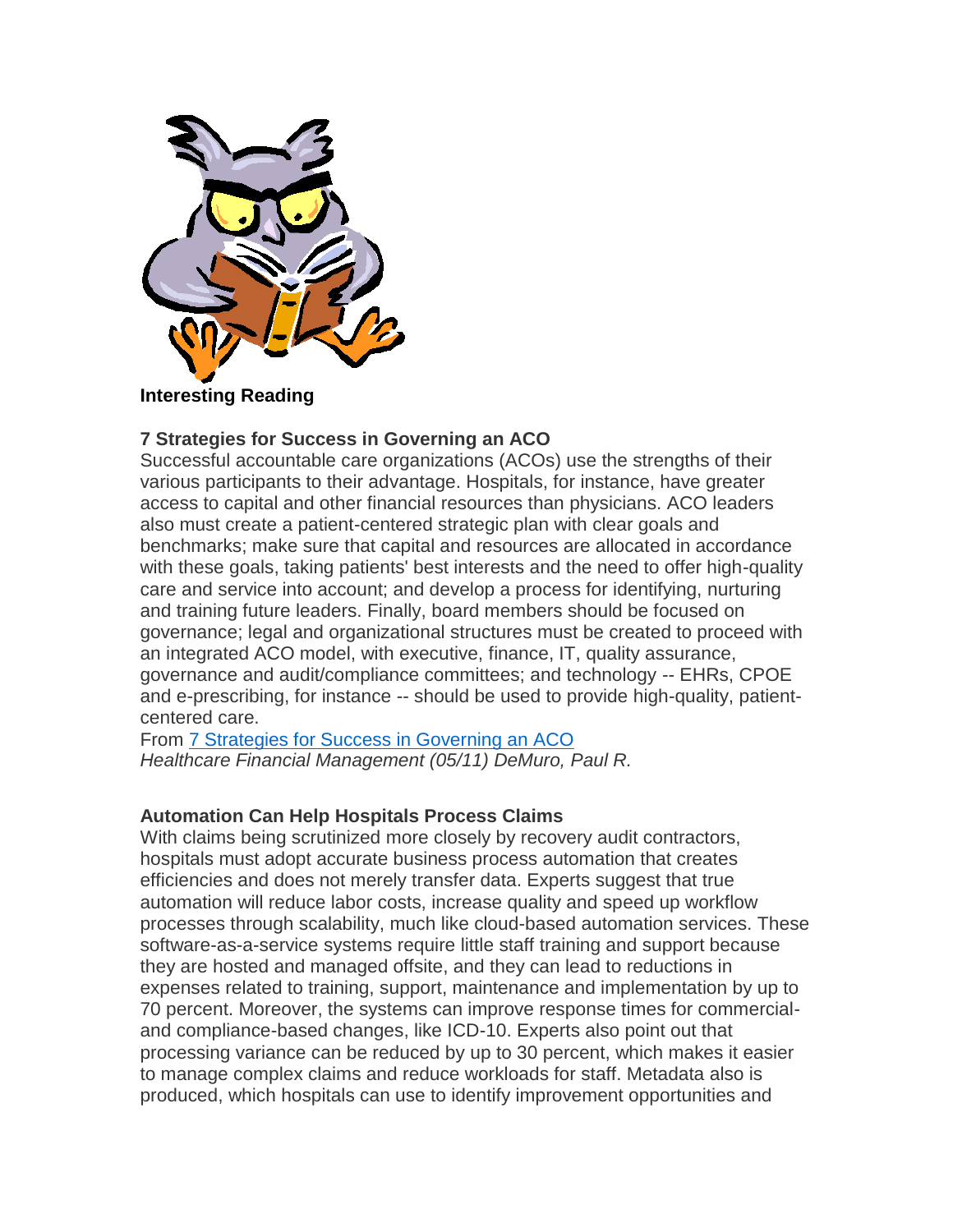care trends. From [How Automation Can Help Hospitals Process Claims](http://www.mmsend53.com/link.cfm?r=284884120&sid=14689598&m=1463792&u=ACHE&j=6437087&s=http://www.beckershospitalreview.com/racs-/-icd-9-/-icd-10/how-automation-can-help-hospitals-process-claims.html) *Becker's Hospital Review (07/06/11) Rodak, Sabrina*

#### *[Bridging the Gap: Exploring the Basic Health Insurance Option for New](http://foundationcenter.org/gainknowledge/pubhub/pubhub_item.jhtml?id=fdc130300002)  [York](http://foundationcenter.org/gainknowledge/pubhub/pubhub_item.jhtml?id=fdc130300002)*

Explores New York state's options, costs, and benefits of creating a basic health plan under health reform, including available federal funding, take-up rates by various population groups, types of plans, and impact on state exchange and uninsured rates.

**New York State Health Foundation**  Benjamin, Elisabeth R.; Arianne Slagle **Published:** June 2011 **Funder(s):** New York State Health Foundation

#### **Government Tools, Apps Available to Help With Meaningful Use**

Federal health agencies have rolled out several tools to help providers meet meaningful use criteria. The National Library of Medicine has released MedlinePlus Connect, a free service that allows providers to link patient portals and EHRs to MedlinePlus, which U.S. Department of Health and Human Services Chief Technology Officer Todd Park says will "spit back to the patient information about their meds or a customized package of information." The Office of the National Coordinator for Health IT says that the service will help providers enhance patient education materials. Among other applications, the Centers for Medicare and Medicaid Services, the U.S. Department of Defense and the U.S. Department of Veterans Affairs have released Blue Button, which will allow beneficiaries to download personal health information to electronic devices or personal health records. The application helps providers meet the requirement that they give patients a copy of their health information within four days From [Government Tools, Apps Available to Help With Meaningful Use](http://www.mmsend53.com/link.cfm?r=284884120&sid=14447945&m=1438953&u=ACHE&j=6099758&s=http://www.healthcareitnews.com/news/government-tools-apps-available-help-meaningful-use) *Healthcare IT News (06/17/11) Mosquera, Mary*

### **Hospitals Must Reduce Care Disparities**

In an effort to eliminate care disparities, hospitals and their trustees not only must collect, but also analyze data about race, ethnicity and patient language in relation to healthcare quality. Identifying differences in patient populations can help hospitals determine if those differences are interfering with patients' ability to receive quality care and reduce potential medical errors, especially now that regulators and accreditation bodies are making the elimination of care disparities a priority. Once data is collected, it should be shared among departments and incorporate as many ethnicities and languages as possible to ensure accuracy at the time of admission. However, hospitals also have to respect patient privacy and may need to take some additional time with patients to explain the need for demographic data collection.

From [Quality Care for All](http://www.mmsend53.com/link.cfm?r=284884120&sid=14689599&m=1463792&u=ACHE&j=6437087&s=http://www.trusteemag.com/trusteemag_app/jsp/articledisplay.jsp?dcrpath=TRUSTEEMAG/Article/data/07JUL2011/1107TRU_COVERSTORY&domain=TRUSTEEMAG) *Trustee (07/11) Greene, Jan*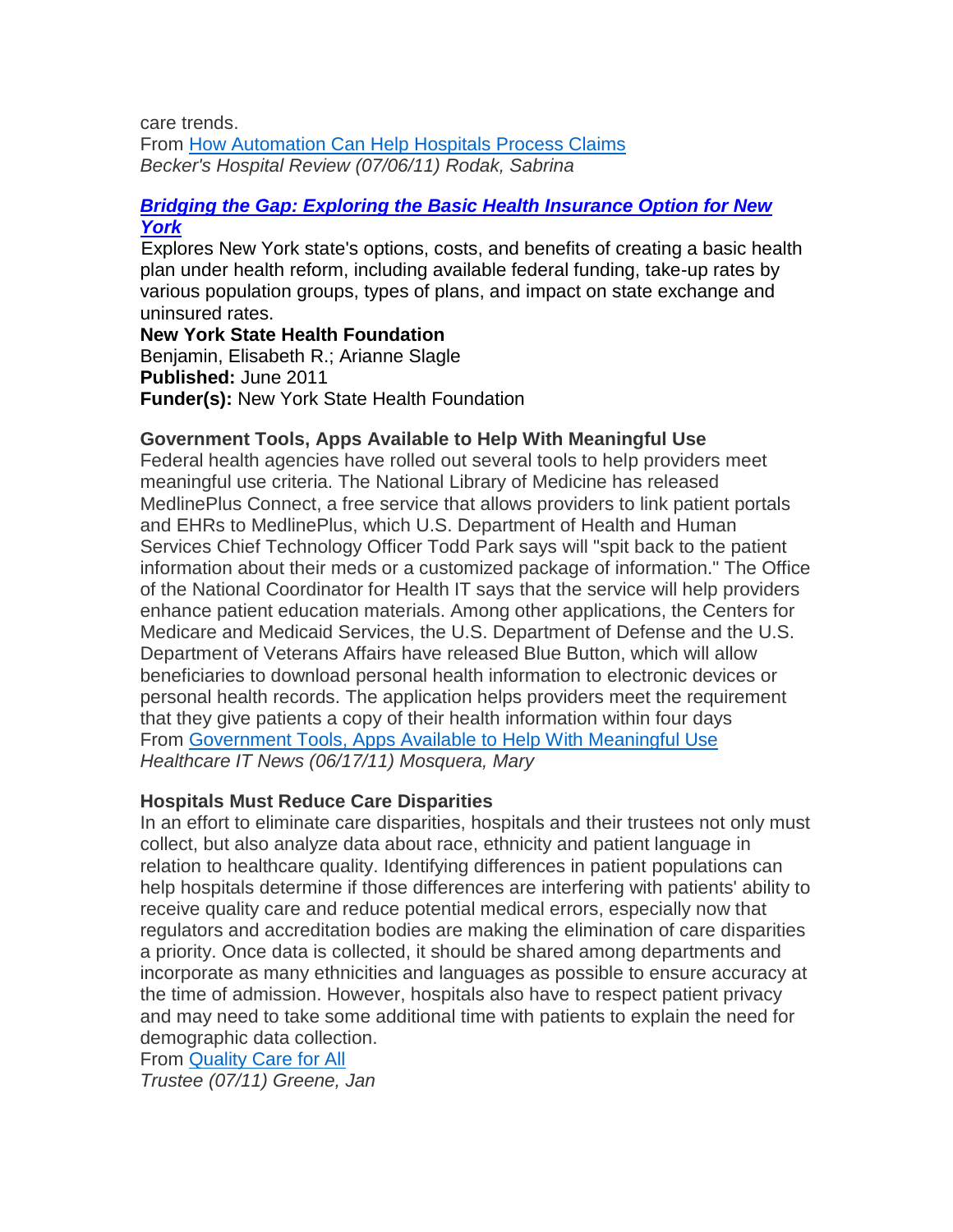### **Hospitals Turn to Nocturnists to Improve Care**



Research shows higher death rates and increased complications and medical errors associated with patients treated at night or on weekends, prompting more hospitals to hire nocturnists. Nocturnists generally work three to four shifts per week from around 7 p.m. to 7 a.m., and their salaries are higher than physicians who work during the day. John Nelson, who coined the term "nocturnist," says, "It shouldn't matter if a patient arrives with pneumonia at noon or midnight. What matters is that patients have a doctor who's there and awake and expecting to work." Nocturnists have gained popularity as hospitalists earn widespread acceptance, interns and residents face mandatory limits on work hours and the federal government turns its attention to patient safety improvements. From [Hospitals Turning to Nocturnists --](http://www.mmsend53.com/link.cfm?r=284884120&sid=14222711&m=1415233&u=ACHE&j=5855753&s=http://www.kaiserhealthnews.org/Stories/2011/June/07/nocturnist.aspx) Doctors Who Work Nights -- To Improve **[Care](http://www.mmsend53.com/link.cfm?r=284884120&sid=14222711&m=1415233&u=ACHE&j=5855753&s=http://www.kaiserhealthnews.org/Stories/2011/June/07/nocturnist.aspx)** 

*Kaiser Health News (06/06/11) Boodman, Sandra G.*

### **Hospitals Use Health Coaching to Engage Patients**

With patient engagement a priority of the U.S. Department of Health and Human Services and viewed as a way to reduce readmissions, hospitals are taking a closer look at health coaching to get patients more involved in their care. Bronson Methodist Hospital in Kalamazoo, Mich., rolled out the Bronson Home Health Care Heart Failure Pathways program to reduce readmissions among heart failure patients. It employs primary care providers and home-health nurses to educate patients and ensure they adhere to treatment plans. Tina Sullivan, RN, nursing director of adult medical services, says, "We use teach-back methods when talking to patients about their medications, weight loss and changes to their medications. This forces patients and caregivers to tell us in their own words what they understand and lets us know what needs to be reinforced." Heart failure patients are followed in the hospital and for 30 days after discharge, with patients given a transition-team coach. From [Heath Coaching](http://www.mmsend53.com/link.cfm?r=284884120&sid=13812547&m=1376282&u=ACHE&s=http://hhnmag.com/hhnmag_app/jsp/articledisplay.jsp?dcrpath=HHNMAG/Article/data/05MAY2011/0511HHN_Coverstory&domain=HHNMAG)

*Hospitals & Health Networks (05/11) Wetzel, Tracy Granzyk*

### **Medicaid to Reduce Hospital Pay for Preventable Conditions**

A final rule issued by the Centers for Medicare and Medicaid Services (CMS) on June 1 prevents Medicaid payments for 10 types of hospital-acquired conditions and other preventable injuries and illnesses, similar to a plan instituted for Medicare in October 2008. States can obtain CMS approval to add additional conditions to the list and expand penalties to providers outside of hospitals, but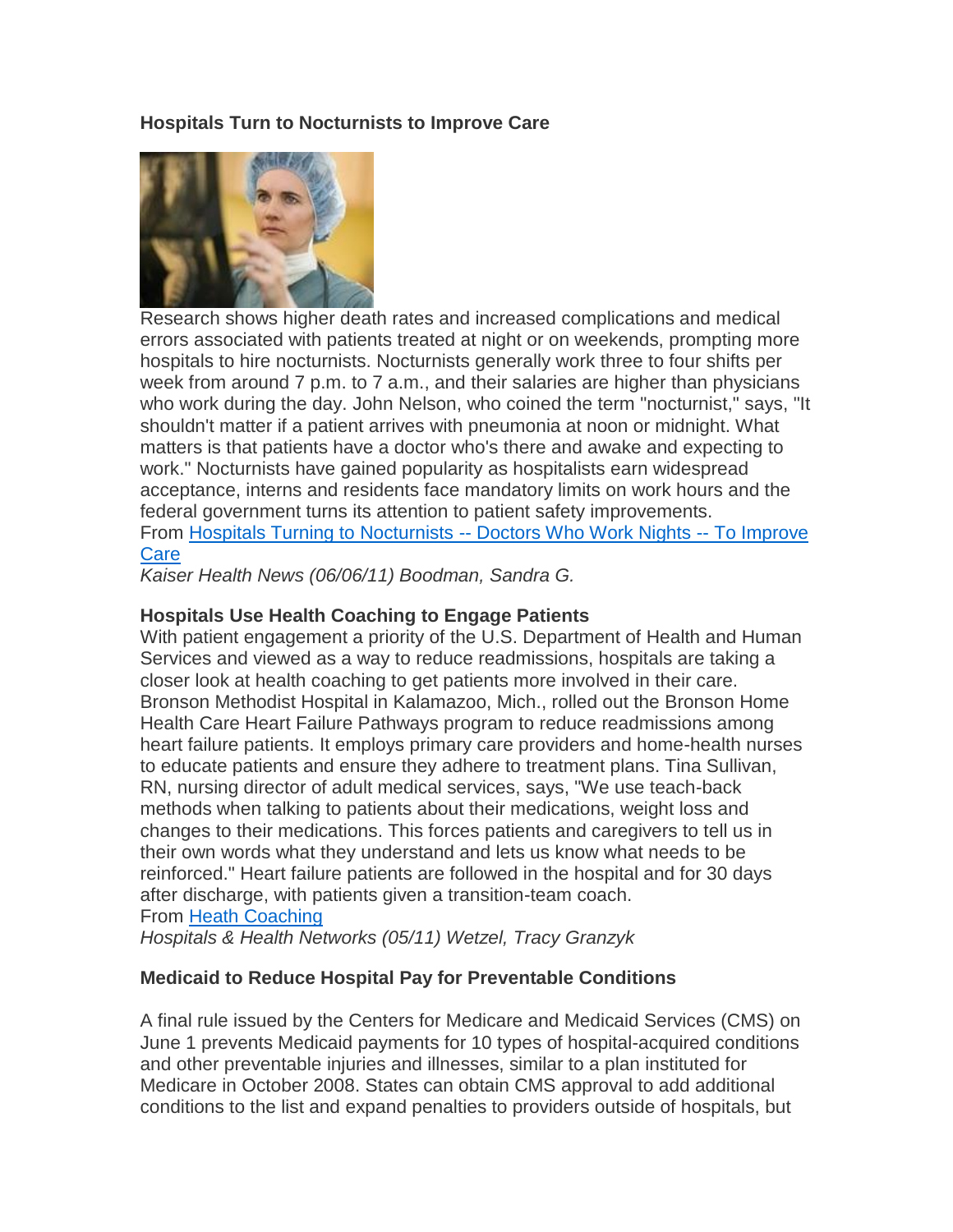the agency says that the focus should remain on care quality, not cost containment. Payment to treat the primary diagnosis or conditions not on the list will not be affected, but experts say that hospitals will need to better document a patient's condition when they are admitted. This poses a challenge, however, if conditions cannot be identified at the time of arrival. States have until the end of September to submit implementation plans to CMS, and the rule will go into effect on July 1, 2012.

From [Medicaid to Reduce Hospital Pay for Preventable Conditions](http://www.mmsend53.com/link.cfm?r=284884120&sid=14222710&m=1415233&u=ACHE&j=5855753&s=http://www.ama-assn.org/amednews/2011/06/13/gvsc0613.htm) *American Medical News (06/13/11) Trapp, Doug*

## **Medicare to Expand Coverage for Telehealth**

The Centers for Medicare and Medicaid Services (CMS) has proposed changes to its definition of telehealth services eligible for coverage, considering the proven clinical benefits of a telehealth service instead of requiring providers to prove that a telehealth service is "equivalent when furnished in person or through telehealth." However, CMS does not believe it should cover remote critical care services. CMS states, "Because we did not find evidence that use of a telecommunications system to deliver critical care services produces similar diagnostic or therapeutic outcomes as compared with the face-to-face delivery of the services, we are not proposing to add critical care services . . . to the list of approved telehealth services. We reiterate that our decision not to propose to add critical care services to the list of approved telehealth services does not preclude physicians from furnishing telehealth consultations to critically ill patients using the consultation codes that are on the list of Medicare telehealth services."

From [Medicare Will Expand Coverage for Telehealth](http://www.mmsend53.com/link.cfm?r=284884120&sid=14689608&m=1463792&u=ACHE&j=6437087&s=http://www.informationweek.com/news/healthcare/mobile-wireless/231001243) *InformationWeek (07/08/11) Terry, K*s

## **Other Noteworthy News**



## **CMS Extends Application Deadline for ACO Pioneer Project**

The deadline for accountable care organizations (ACOs) applying to be Pioneer ACO models has been extended by the Centers for Medicare and Medicaid Services. Letters of intent will be accepted until June 30, and applications must be postmarked no later than Aug. 19. By improving care management for beneficiaries, eliminating duplication and coordinating with private payers, Medicare will save an estimated \$430 million over three years under the Pioneer ACO model.